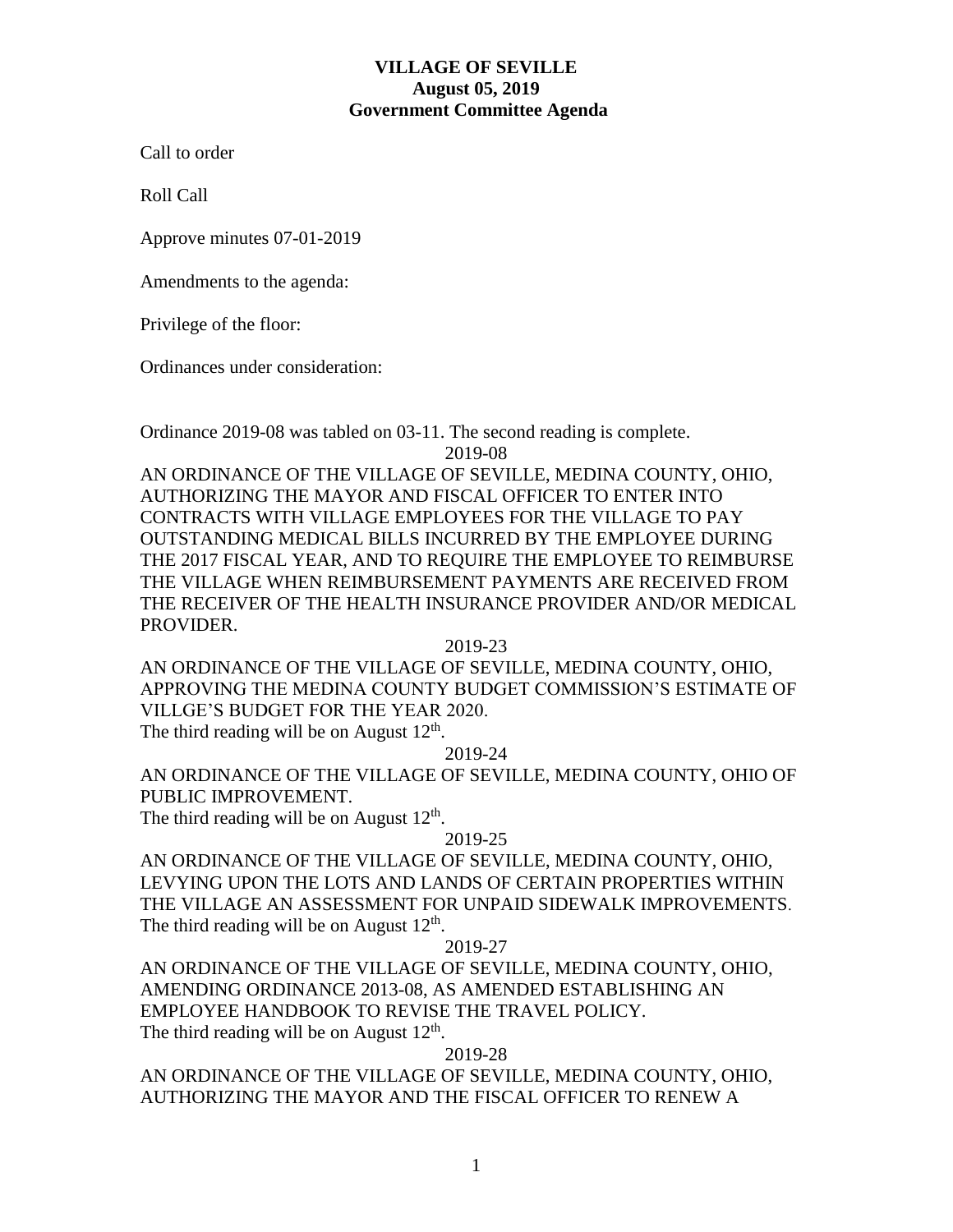## **VILLAGE OF SEVILLE August 05, 2019 Government Committee Agenda**

# CONTRACT WITH TRACY HERBERT TO LEASE REAL PROPERTY NO LONGER NEEDED BY THE VILLAGE.

The second reading will be on August  $12<sup>th</sup>$ .

2019-29

# AN ORDINANCE OF THE VILLAGE OF SEVILLE, MEDINA COUNTY, OHIO, ESTABLISHING A STALE CHECK POLICY.

The second reading will be on August  $12<sup>th</sup>$ .

2019-30

AN ORDINANCE OF THE VILLAGE OF SEVILLE, MEDINA COUNTY, OHIO, ESTABLISHING A POLICY REGARDING GIFTS. The second reading will be on August  $12<sup>th</sup>$ .

2019-31

AN ORDINANCE OF THE VILLAG OF SEVILLE, MEDINA COUNTY, OHIO, ESTABLISHING THE SALARY AND THE BENEFITS OF THE VILLAGE FORESTER.

The first reading will be on August  $12<sup>th</sup>$ .

### 2019-32

AN ORDINANCE OF THE VILLAGE OF SEVILLE, MEDINA COUNTY, OHIO, AUTHORIZING THE MAYOR AND THE FISCAL OFFICER TO ENTER INTO A CONTRACT FOR LIFE INSURANCE COVERAGE FOR THE VILLAGE EMPLOYEES.

The first reading will be on August  $12<sup>th</sup>$ .

2019-33

AN ORDINANCE OF THE VILLAGE OF SEVILLE, MEDINA COUNTY, OHIO, AUTHORIZING THE MAYOR AND THE FISCAL OFFICER TO ENTER INTO A CONTRACT WITH UNITED HEALTHCARE THROUGH SEBO, INC. FOR HEALTH INSURANCE COVERAGE FOR VILLAGE EMPLOYEES.

The first reading will be on August  $12<sup>th</sup>$ .

2019-34

AN ORDINANCE OF THE VILLAGE OF SEVILLE, MEDINA COUNTY, OHIO, AUTHORIZING THE MAYOR AND THE FISCAL OFFICER TO RENEW A CONTRACT WITH THE PUBLIC ENTITIES POOL OF OHIO THROUGH PLUMER INSURANCE AGENCY FOR THE PROVISION OF LIABILITY INSURANCE FOR THE VILLAGE.

The first reading will be on August  $12<sup>th</sup>$ .

## 2019-35

AN ORDINANCE OF THE VILLAGE OF SEVILLE, MEDINA COUNTY, OHIO, AUTHORIZING THE MAYOR AND THE FISCAL OFFICER TO ENTER INTO A CONTRACT WITH GUARDIAN THROUGH SEBO, INC. FOR DENTAL INSURANCE COVERAGE FOR VILLAGE EMPLOYEES. The first reading will be on August  $12<sup>th</sup>$ .

### 2019-36

AN ORDINANCE OF THE VILLAGE OF SEVILLE, MEDINA COUNTY, OHIO, AUTHORIZING THE MAYOR AND THE FISCAL OFFICER TO ENTER INTO A